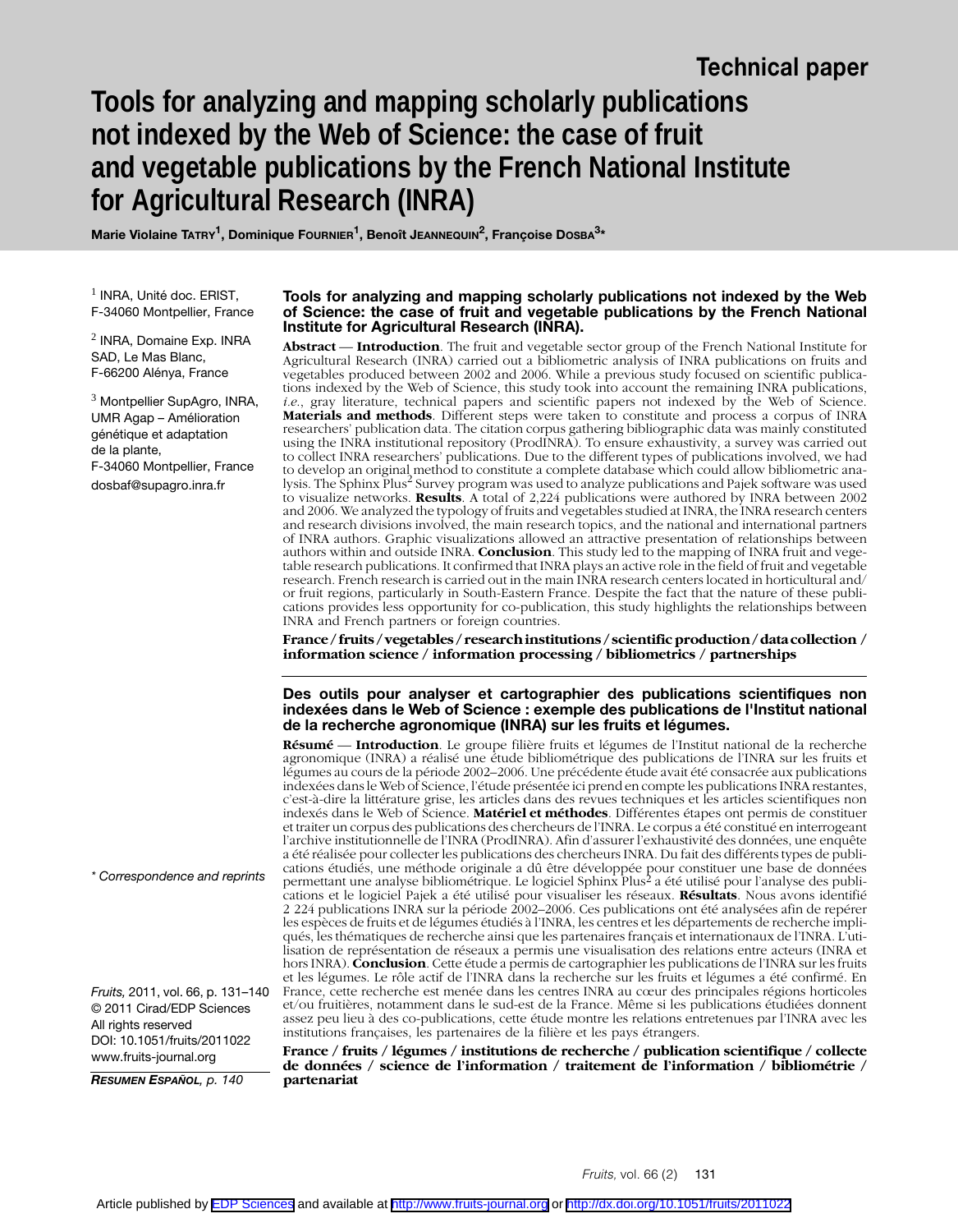# **1. Introduction**

The fruit and vegetable sector group of the French National Institute for Agricultural Research (INRA) undertook a bibliometric analysis of INRA's scientific output on fruits and vegetables.

A first bibliometric study was carried out on Web of Science (WoS) publications, covering the 2000 to 2006 period. The results made it possible to identify the main fruit and vegetable species focused on by INRA research, and the INRA research centers and INRA research divisions involved in fruit and vegetable research. INRA's collaboration network was also taken into account. This first study led to a report, an executive summary [[1\]](#page-8-0) and an article [[2\]](#page-9-0).

As INRA is a mission-oriented research institute, its researchers produce and disseminate knowledge not only through articles indexed by the WoS, but also through conference proceedings, technical papers, books and book chapters. They furthermore supervise PhD theses, which are considered important scientific outputs. It consequently appeared important to the INRA fruit and vegetable sector group to carry out a complementary study on all of INRA's scholarly publications which are not indexed by the WoS. In this study, we shall refer to these references as non-WoS publications.

Our paper describes the main tools used for this second part of the bibliometric analysis and presents the main results: (1) the different document types in the corpus, (2) the fruit and vegetable species studied, (3) the main subjects studied, (4) the INRA research centers and divisions involved, and

(5) INRA's domestic and international collaborations.

# **2. Methodology**

Our analysis was performed on non-WoS publications disseminated from 2002 to 2006.

The data processing chain was composed of five steps (*figure 1*):

– Two different methods were used to retrieve INRA fruit and vegetable publications: (1) a search was carried out in the institutional repository ProdINRA, and (2) INRA research units (identified in the previous WoS bibliometric analysis) were contacted for their publication lists.

– Publications were managed with the reference management software Endnote X2, and duplicate references were removed.

– Data were cleaned, *i.e*., irrelevant publications or publications indexed by the WoS were removed and metadata were completed, in particular authors' addresses. Sphinx Survey software was used for this step.

– New variables were created from bibliographic reference fields: the 'Title', 'Keywords' and 'Abstract' fields were used to code the species and subjects studied. An 'Address' field was used to code INRA research divisions and centers, other French institutions, and foreign countries. Sphinx Survey software, Lexica option, was used for this step.

– Data analysis was performed using Sphinx Survey software. Networks were drawn



#### **Figure 1.** Fruit and vegetable data

(France).

processing chain used for studying the non-WoS publications of INRA's authors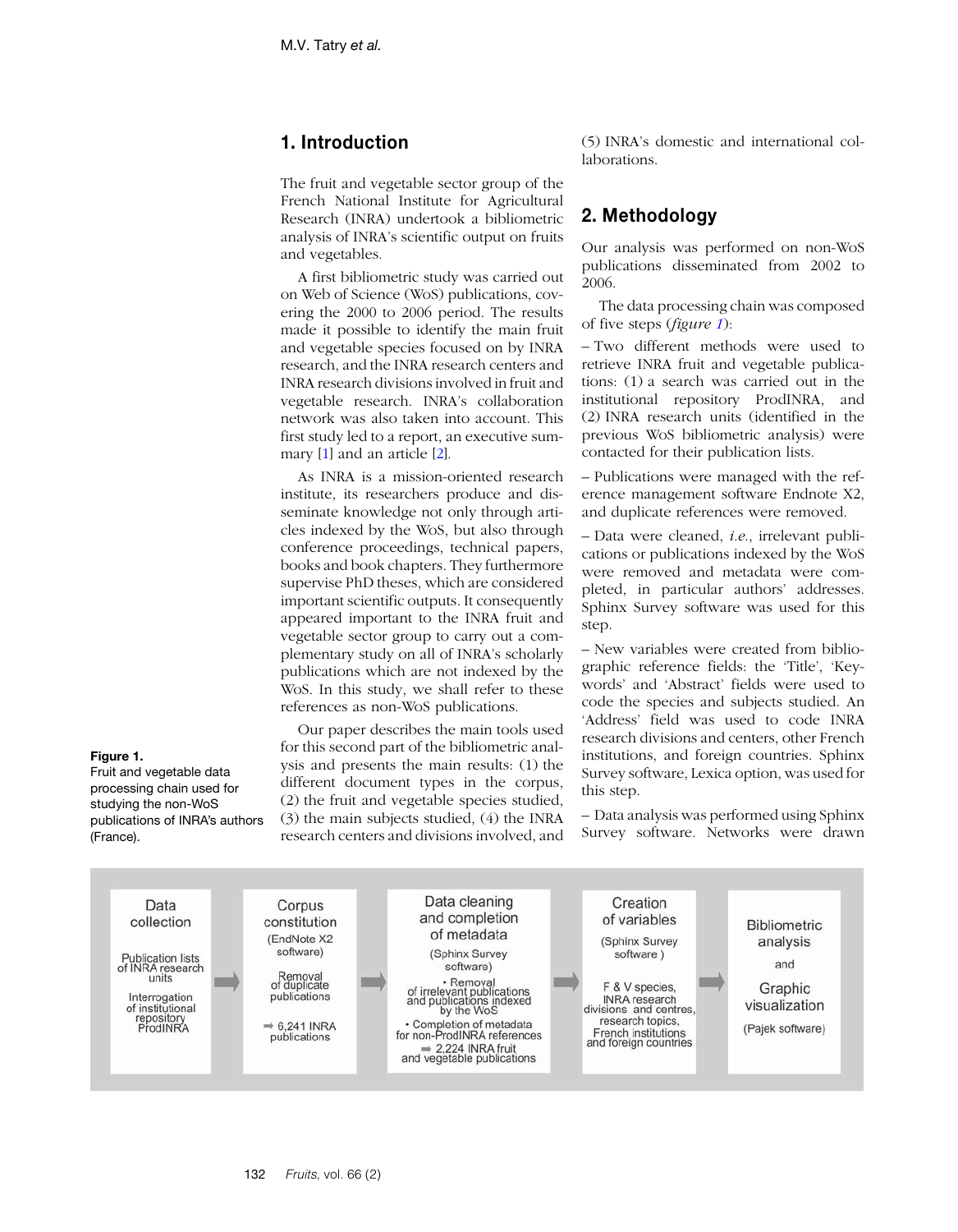using Pajek software, which allows analysis and graphic visualization [\[3\]](#page-9-1).

As we wished to measure participation in an article, we used full integer counts [[4](#page-9-2)]. For example, an article co-signed by Spanish and French authors was credited with a unitary participation for Spain and for France.

# **3. Main findings**

#### **3.1. Description of the corpus**

During the 2002–2006 period, INRA authors published 3,306 publications on fruits and vegetables (F&V). Of these 3,306 publications, 1,082 were indexed by the WoS and 2,224 publications were not. These non-WoS publications represented 67% of INRA publications. This confirms that non-WoS publications are important outputs for a mission-oriented research institute such as INRA. We will refer henceforth to the 2,224 non-WoS publications as the 'F&V corpus'.

The different document types of the non-WoS publications (*figure 2*) were:

– international conferences (27% of the F&V corpus): the main conference organizers were the ISHS (International Society for Horticultural Science) and FESPB (Federation of European Societies of Plant Biology),

– national conferences (21% of the F&V corpus),

– peer-reviewed journals not indexed by the WoS (5% of the F&V corpus): most of the articles were published in *Fruits* (not indexed by the WoS during the period studied), *Cahiers Agricultures* (not indexed by the WoS during the period studied), *EPPO Bulletin*, and *Economies et sociétés*,

– technical journals (16% of the F&V corpus): the two main technical journals are *Réussir Fruits et Légumes* and *Phytoma la Défense des Végétaux,*

– books (3% of the F&V corpus) and book chapters (5% of the F&V corpus); according to the publishers, the books are aimed at the scientific community (Kluwer Academic Press, CRC Press, CABI International,



Lavoisier) and economic actors of the fruit and vegetable chain (Ctifl),

– theses (21% of the F&V corpus): PhD theses and master degree theses, respectively, accounted for 3% and 9% of the F&V corpus; various other theses accounted for the remaining 9%,

– reports (2% of the F&V corpus).

As a mission-oriented research institute, INRA disseminates knowledge to F&V stakeholders through national conferences, technical journals and technical books published by economic actors (*e.g.*, Ctifl). International conferences, peer-reviewed journals, scientific books published by scientific editors (Kluwer Academic Press, CRC Press, CABI International, Lavoisier) and theses are aimed at researchers.

### **3.2. The typology of fruits and vegetables studied at INRA**

To identify the species studied at INRA, a text analysis was applied to the 'Title', 'Abstract', and 'Keywords' fields using the list of F&V species used in the first bibliometric analysis [[5\]](#page-9-3).

INRA publications covered 24 different fruit species and 27 different vegetable species.

#### **Figure 2.**

Distribution of the document types of the non-WoS publications of INRA's authors (France), regarding the fruit and vegetable corpus (2,224 publications) over the 2002–2006 period.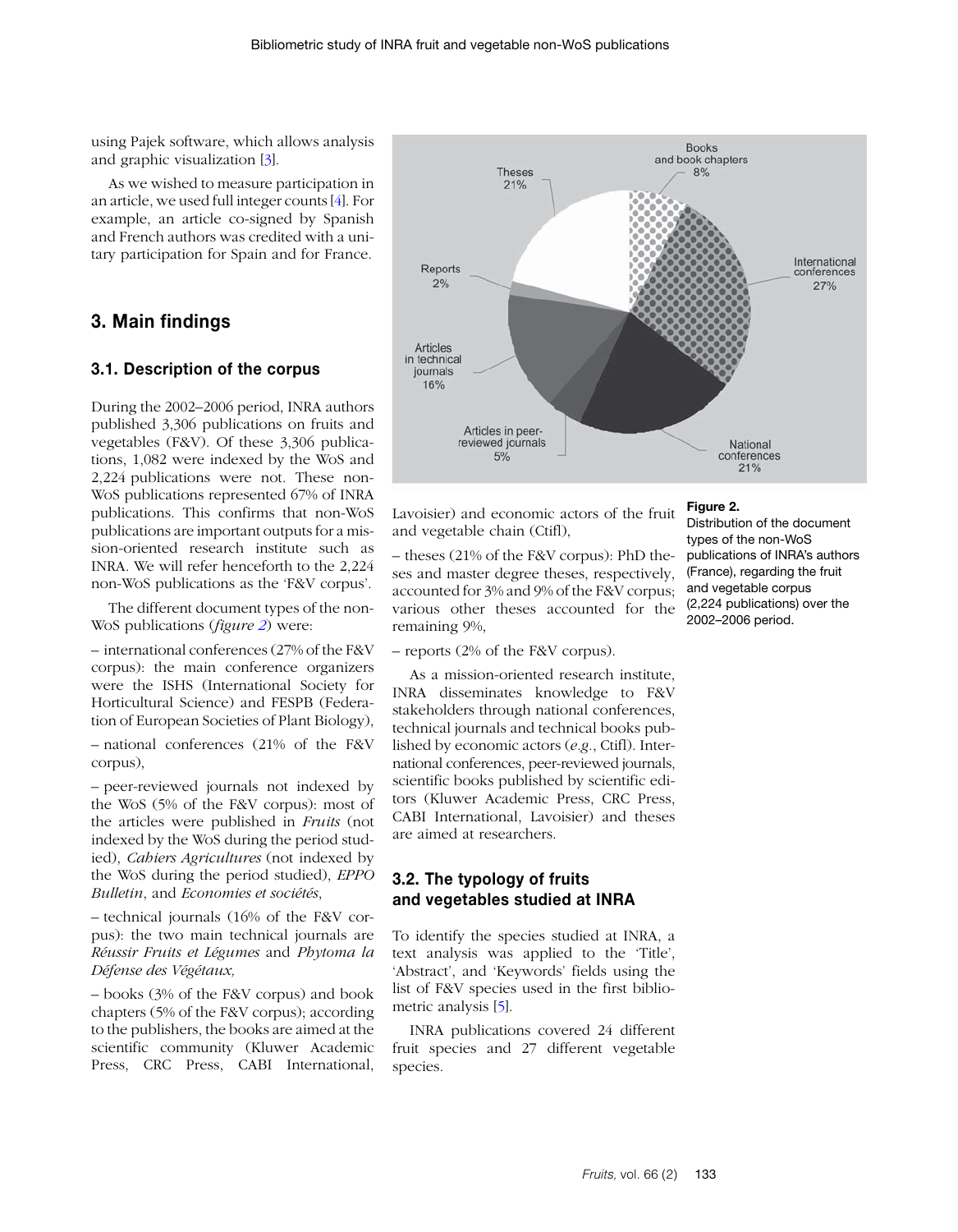### **Figure 3.**

Distribution of the non-WoS publications of INRA's authors (France) by fruit (F) and/or vegetable (V) species (F&V corpus: 2,224 publications, 2002–2006).



In the 'F&V corpus', fruit species only were the subject of 62% of the publications, vegetable species only of 29%, and both fruit and vegetable species of 9% (*figure 3*). We shall refer to publications related to fruit species as the 'F corpus' and to vegetable species as the 'V corpus'.

The twelve main fruit species or groups of species studied by INRA represent 81% of the 'F corpus' (*table I*). Apple and peach are the most important species both in terms of number of publications and of French production volumes. Publications on table grape benefit from joint studies with wine grape that can be applied to both types of grapes. Although the volume of their production is not significant in France, Citrus and banana are studied mainly in relation to viruses and phytoplasmas.

The thirteen main vegetable species or groups of species studied by INRA (*table II*) represent 80% of the 'V corpus'. Tomato and salads are the most important species both in terms of number of publications and of French production volumes. The large number of publications on eggplant, pepper and sweet pepper is due to the fact that these species are studied for plant-parasite interactions on Solanaceae (Tomato Mosaic Virus and Potato Virus Y).

# **3.3. Main subfields addressed by INRA on fruits and vegetables**

Unlike WoS publications, which are assigned to one or more Subject Categories by Thomson Reuters, non-WoS F&V

### **Table I.**

Distribution of non-Wos publications of INRA's authors classed by fruit species or group of species and comparison with French production rank (fruit corpus: 1,475 publications, 2002–2006). Rank is based on production in tons in 2006 (SCEES, *Service Central des Études Économiques et Statistiques*, France).

| Fruit species              | Number of publications <sup>1</sup> | Total fruit publications<br>(% ) | Rank / France<br>(only for production $> 10000$ t) |
|----------------------------|-------------------------------------|----------------------------------|----------------------------------------------------|
| Apple                      | 255                                 | 17.3                             |                                                    |
| Table grape                | 212                                 | 14.4                             | 8                                                  |
| Peach                      | 163                                 | 11.1                             | 2                                                  |
| Citrus                     | 143                                 | 9.7                              | 11                                                 |
| Apricot                    | 110                                 | 7.5                              | 5                                                  |
| Cherry                     | 102                                 | 6.9                              |                                                    |
| Prune                      | 97                                  | 6.6                              | 3                                                  |
| Banana                     | 97                                  | 6.6                              |                                                    |
| Pear                       | 72                                  | 4.9                              | 4                                                  |
| Strawberry                 | 41                                  | 2.8                              | 9                                                  |
| Olive                      | 41                                  | 2.8                              | 12                                                 |
| Walnut                     | 31                                  | 2.1                              | 10                                                 |
| Other species <sup>2</sup> | 76                                  | 5.1                              |                                                    |

<sup>1</sup> A publication may concern several fruit species.

2 Chestnut, almond, quince, kiwi, pineapple, fig, mango, etc.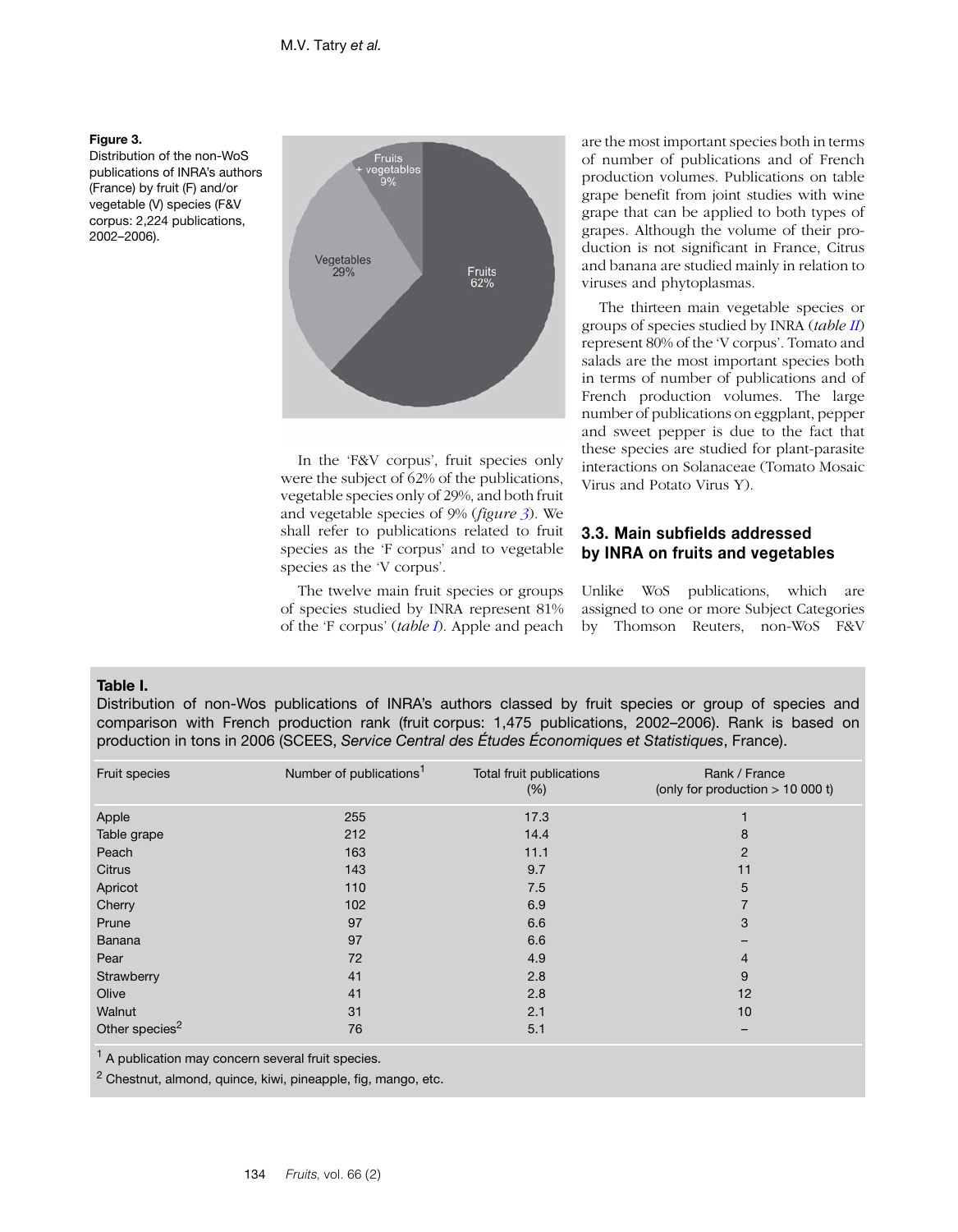## **Table II.**

Distribution of non-Wos publications of INRA's authors classed by vegetable species or group of species and comparison with French production rank (vegetable corpus: 856 publications, 2002–2006). Rank is based on production in tons in 2006 (SCEES, *Service Central des Études Économiques et Statistiques*, France).

| Vegetable species          | <b>Number</b><br>of publications <sup>1</sup> | Total vegetable<br>publications (%) | Rank / France<br>(only for production $> 100 000$ tons) |
|----------------------------|-----------------------------------------------|-------------------------------------|---------------------------------------------------------|
| Tomato                     | 324                                           | 37.9                                |                                                         |
| Salads <sup>2</sup>        | 116                                           | 13.6                                | 2                                                       |
| Melon                      | 71                                            | 8.3                                 | 8                                                       |
| Pepper and sweet pepper    | 65                                            | 7.6                                 |                                                         |
| Eggplant                   | 34                                            | 4.0                                 |                                                         |
| Cabbage                    | 33                                            | 3.9                                 | 3                                                       |
| Carrot                     | 28                                            | 3.3                                 | 4                                                       |
| Sweet corn                 | 24                                            | 2.8                                 | 5                                                       |
| Cucumber                   | 21                                            | 2.5                                 | 13                                                      |
| Yam                        | 17                                            | 1.9                                 |                                                         |
| Green pea                  | 13                                            | 1.5                                 | 9                                                       |
| Zucchini                   | 12                                            | 1.4                                 | 12                                                      |
| Green bean                 | 11                                            | 1.3                                 | 7                                                       |
| Other species <sup>3</sup> | 25                                            | 2.9                                 |                                                         |

<sup>1</sup> A publication may concern several vegetable species.

2 Lettuce, mache, salad, belgian endive.

3 Leek, garlic, onion, asparagus, etc.

publications are not. To assign non-WoS publications to subfields, we had to carry out a text analysis with the Sphinx Survey software, Lexica option. To delimitate F&V subfields, we used the subfields proposal made by the INRA fruit and vegetable sector group<sup>1</sup>. This step made it possible to classify publications according to five main F&V subfields (*figure 4*).

Almost half of the F&V publications focused on "Control of bio-aggressors", with reference to diagnosis, emerging diseases, pesticide resistance, plant/bio-aggressor interactions, disease resistance and integrated protection.

Research on "Plant material and variety innovation" accounted for 38% of the

<sup>1</sup> Fiche Fruits et Légumes : les recherches à l'INRA. Les acteurs de l'INRA, INRA, 2007 http://www.INRA.fr/vegetal/content/ download/2919/29334/version/2/file/ Fiche-Fruits-legumes.pdf



#### **Figure 4.**

Distribution of the non-WoS publications of INRA's authors (France) regarding fruits (F) and vegetables (V) by subject and network of the links between five subjects. Numbers in brackets indicate number of publications for each subject (F&V corpus: 2,224 publications, 2002–2006).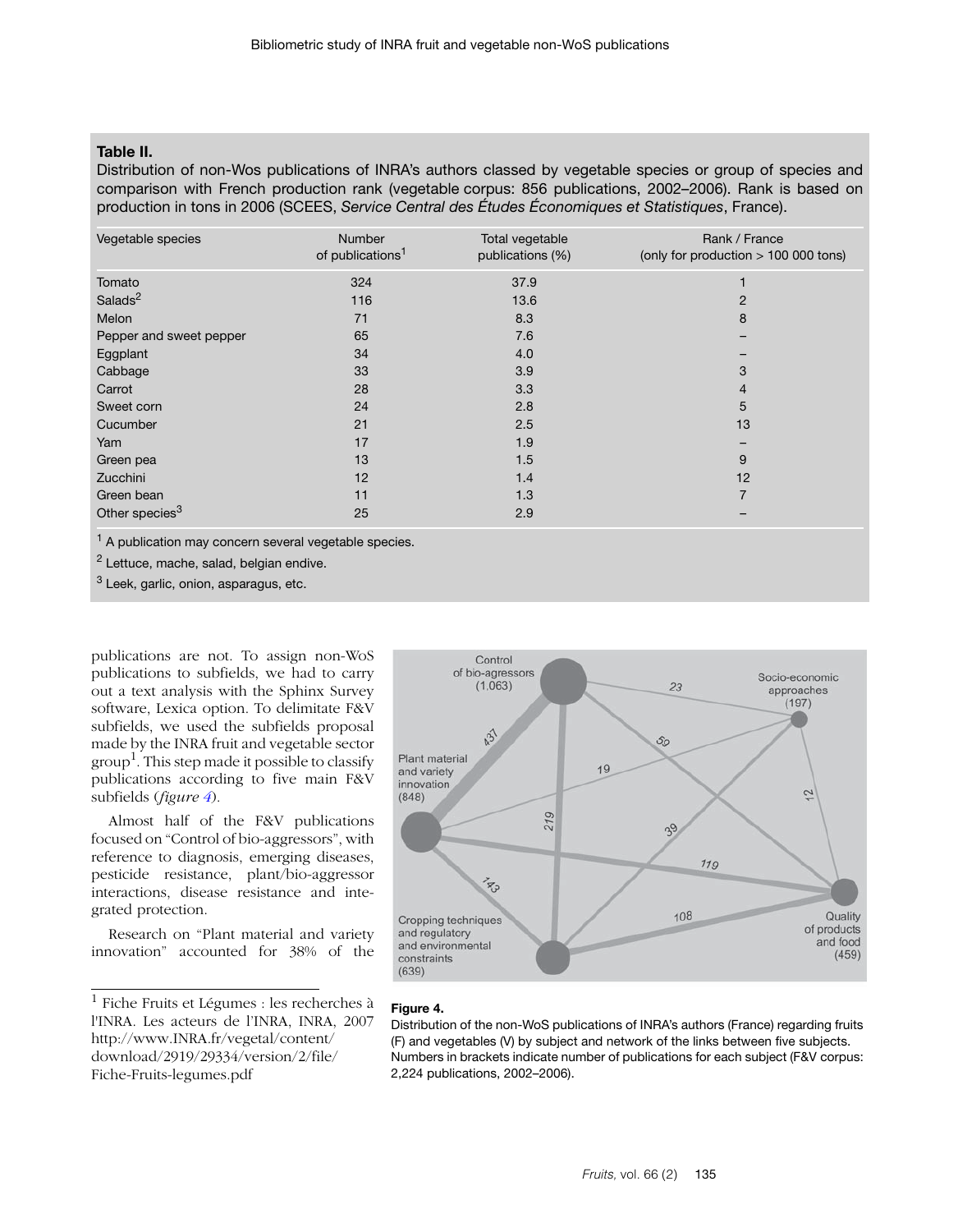<span id="page-5-0"></span>



#### **Figure 6.**

Collaboration network of INRA (France) research centers (number of collaborations > 10). Numbers in brackets indicate number of non-WoS publications regarding fruits (F) and vegetables (V) for each INRA research center (F&V corpus without Theses: 1,757 publications, 2002–2006).

#### **Figure 5.**

Top 10 INRA (France) research centers and distribution of non-WoS publications of INRA's authors classed by fruit (F) and/or vegetable (V) species (F&V corpus: 2,224 publications, 2002– 2006).

publications. These publications are linked to genetic resources and selection methods (molecular markers, plant breeding, etc.).

A third of the publications concerned two subfields. Graphic visualization was an original means of representing the strong interaction between "Plant material and variety innovation" and "Control of bio-aggressors" work on one hand, and between "Qualities of products and food" and "Cropping techniques and regulatory and environmental constraints" on the other.

Publications on "Socio-economic approaches" addressed production, markets and trade, fruit and vegetable supply chains, marketing, and quality labels.

# **3.4. INRA fruit and vegetable research network**

The INRA F&V research network was analyzed from information embedded in the 'Author Address' field. Two levels were considered: INRA research divisions and INRA research centers.

### **3.4.1. INRA research centers**

Ten INRA research centers contributed to 90% of the F&V corpus (*figure 5*); the Avignon, Bordeaux Aquitaine and Montpellier research centers published three-quarters of the F&V publications.

INRA research centers generally work on fruit and vegetable species, with the exception of the Corsica research center, which is specialized in Citrus.

The research centers of Rennes, Versailles Grignon, and French Antilles and Guiana mainly study vegetable species, whereas the research centers of Angers Nantes, Bordeaux Aquitaine and Montpellier mainly study fruit species. The research center in Avignon studies both fruit and vegetable species.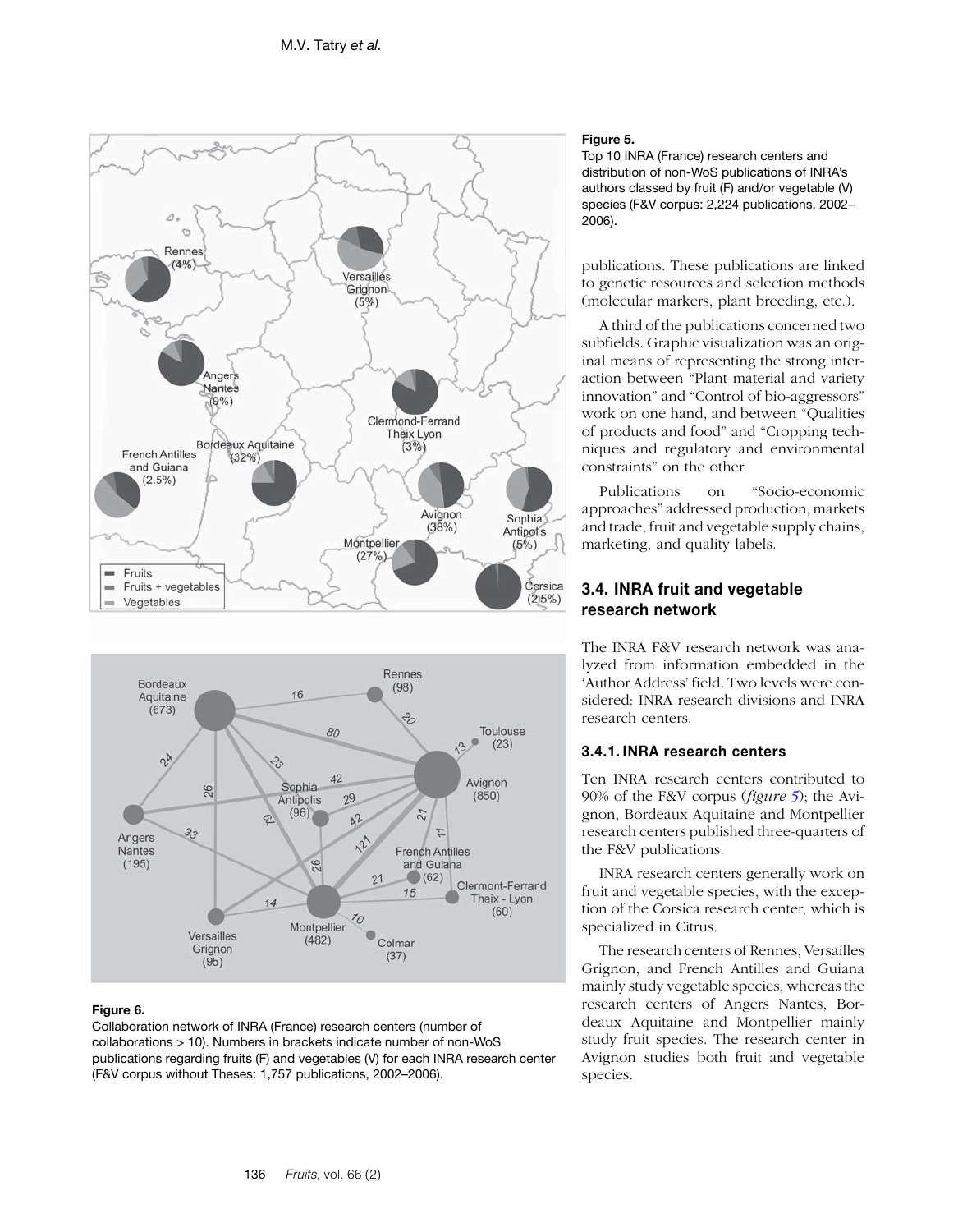

The network of collaborations between INRA research centers shows that three main INRA research centers frequently work together on F&V species and results are disseminated through co-publications (*figure [6](#page-5-0)*).

#### **3.4.2. INRA research divisions**

The distribution of publications by INRA research divisions (*figure 7*) reveals that the two main research divisions of INRA involved in fruit and vegetable research are Plant Health and Environment (SPE) and Plant Breeding and Genetics (GAP); representing, respectively, 42 % and 33% of the F&V corpus. Environment and Agronomy (EA), Plant Biology (BV), and Science and Process Engineering of Agricultural Products (CEPIA) are less involved in F&V; rep-

resenting, respectively, 22%, 10% and 10% of the corpus.

The interactions between the INRA research divisions (*figure 7*) point out the importance of multidisciplinary research.

## **3.5. INRA collaborations**

We considered a paper to be a co-publication when more than one author's address was provided. For this step, 'Theses' were not included because they are signed by only one author; the F&V corpus therefore was refined to 1,757 publications.

The analysis of authors' addresses allowed the identification of the different partners involved in the publications.

#### **Figure 7.**

Distribution of fruit and vegetable publications by INRA (France) research division and by fruit (F) and/or vegetable (V) species; collaboration network between INRA research divisions (number of publications > 10). Numbers in brackets indicate number of non-WoS publications for each INRA research division (F&V corpus: 2,224 publications, 2002–2006).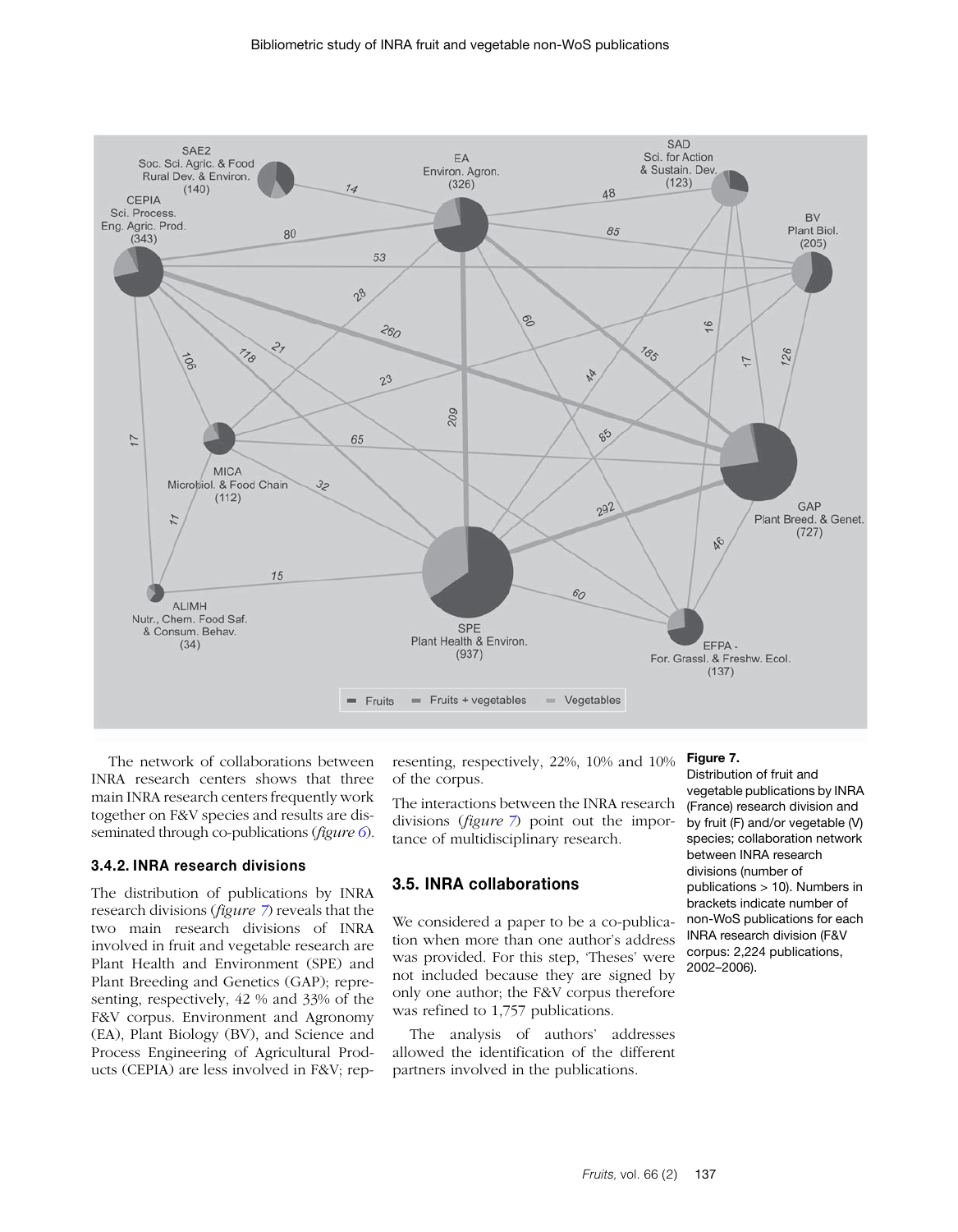## **Table III.**

Distribution of non-Wos publications of INRA's authors regarding fruits (F) and vegetables (V), classed by French partnerships (F&V corpus with a French partner: 503 publications, 2002–2006).

| French partner                                                                                                                                                          | Number<br>of publications <sup>1</sup> | Total publications<br>co-signed with a French partner <sup>1</sup><br>$(\% )$ | <b>Total F&amp;V</b><br>publications <sup>1</sup><br>(% ) |
|-------------------------------------------------------------------------------------------------------------------------------------------------------------------------|----------------------------------------|-------------------------------------------------------------------------------|-----------------------------------------------------------|
| Technical centers (Ctifl), experimental stations<br>(CIREF, GRAB, SERFEL, APREL, etc.)<br>and professional bodies<br>(farmers' associations - GRCETA, SRPV, DRAF, etc.) | 256                                    | 50.9                                                                          | 14.6                                                      |
| Research institutions (Cirad, CNRS, etc.)                                                                                                                               | 181                                    | 36.0                                                                          | 10.3                                                      |
| Higher education institutions (universities, Engineers'<br>Higher Education Institutes, etc.)                                                                           | 77                                     | 15.3                                                                          | 4.4                                                       |
| Private firms                                                                                                                                                           | 58                                     | 11.5                                                                          | 3.3                                                       |
| Number of publications<br>co-signed with a French partner                                                                                                               | 503                                    | 100                                                                           | 29.0                                                      |

 $1$  A publication may be co-signed by several French partners, so the sum of the publications for each group of French partners is superior to the total number of publications.

#### **3.5.1. INRA domestic collaborations**

Almost 30% of the non-WoS publications were co-signed with a French partner (*i.e.,* 503 publications). The main French INRA partners were technical centers (*e.g*., Ctifl) and experimental stations (*table III*), with 256 co-signed publications (nearly 15% of the publications). Cirad is INRA's main research institution partner on tropical fruit studies.

#### **3.5.2. INRA international collaborations**

Nearly a fifth of the F&V corpus (377 publications) was co-signed with an author from a foreign country.

INRA's most important international collaborations are with Italy and Spain (*figure [8](#page-8-1)*), which are the main foreign partners of INRA and are also the main competitors of France in the fruit and vegetable sector. The USA takes third place due to long-standing partnerships. With the exception of relationships with the Netherlands and Brazil, collaborative work is mainly focused on fruit studies.

## **4. Conclusion**

The bibliometric analysis presented highlighted the network of INRA research on fruits and vegetables and provided complementary information to the previous study of WoS publications [\[2\]](#page-9-0).

Due to the specific features of the non-WoS publications, additional tools had to be developed to retrieve INRA publications from various sources (institutional repository, lists of publications of the research units), harmonize data, and complete metadata. These preliminary steps allowed us to perform a bibliometric analysis following the same pattern as the F&V WoS publications analysis. Moreover, we combined bibliometric and text analysis with graphic visualizations.

This analysis shows that INRA plays an active role in the fruit and vegetable research field. Research is conducted on the most widely cultivated species in France; for fruit species, these are apple and peach, for vegetable species, tomato and salads.

All of INRA's plant research divisions are involved in F&V research and the research is geographically located in the main research centers of horticultural and/or fruit regions, particularly in South-Eastern France.

The study of INRA's partnerships shows that 29% of the publications were co-signed with a French partner and 21% with a foreign country. This finding reflects the quality and dynamism of the fruit and vegetable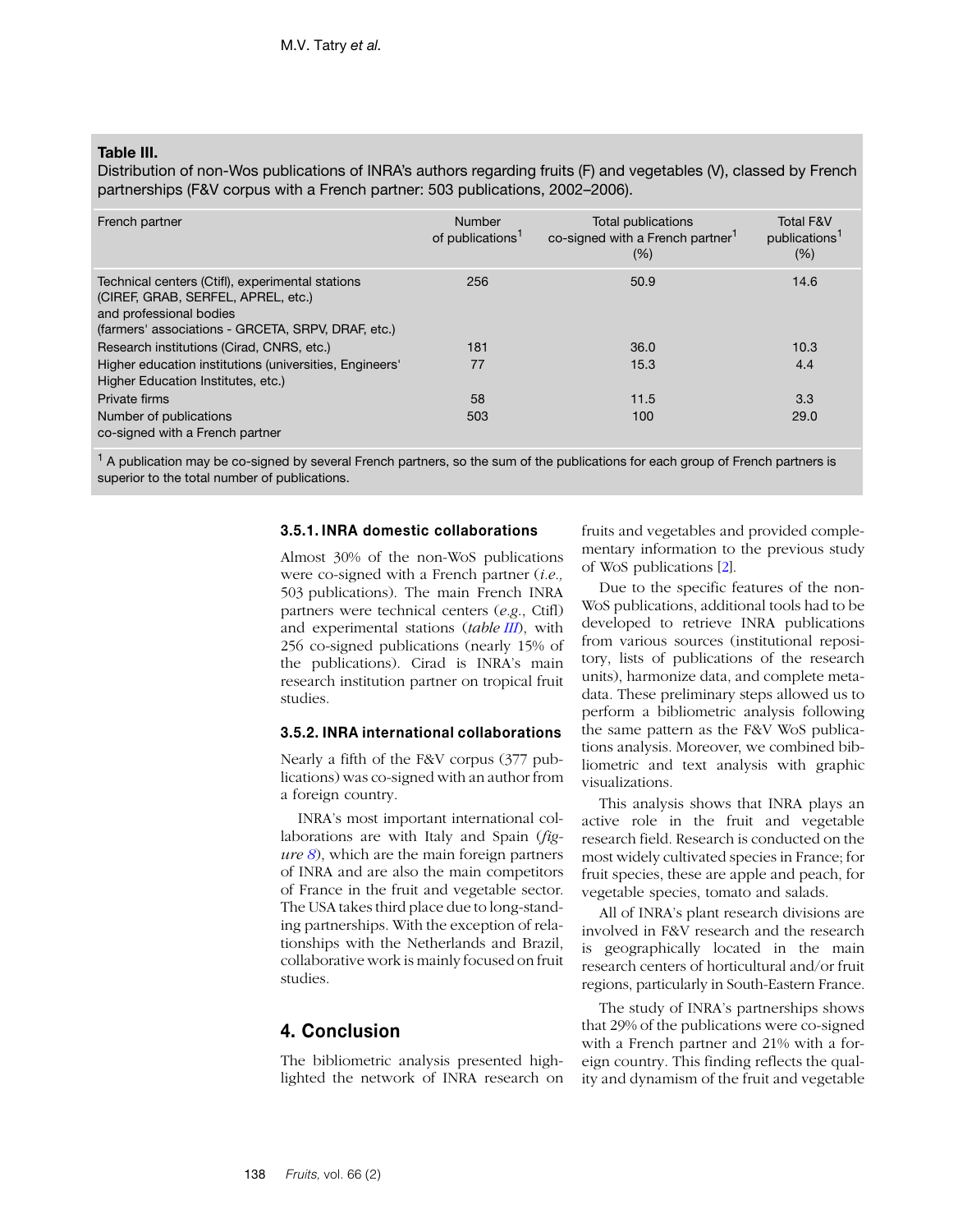<span id="page-8-1"></span>

research, although these percentages are lower than those observed for WoS publications.

This analysis made it possible to identify research subjects related to fruits and vegetables which are linked to the interests of F&V stakeholders.

# **Acknowledgments**

The authors would like to thank Hugues Leiser (INRA Avignon) for his explanations on Sphinx Survey and for supplying WoS publication bibliometric data, Suzanne Jumel (INRA SAE2) and Véronique Garandel (INRA SAD) who carried out database interrogation of BD-ESR (research division SAE2) and the SAD research division database to complete ProdINRA data, Christine Charlot (INRA DS PPV) for her help during this study and for her effective search for sources of funding, Carole Giansily (Cemagref, France) for her valuable help in the use of the Pajek software.

#### **Figure 8.**

Network of international collaborations of INRA's authors (France) as co-authors of non-WoS publications regarding fruits and vegetables (number of publications > 5).

## **References**

<span id="page-8-0"></span>[1] Leiser H., Aventurier P., Fournier D., Dosba F., Jeannequin B., Synthèse de l'étude bibliométrique des publications scientifiques de l'INRA pour la filière fruits et légumes au cours de la période 2000–2006, INRA, 2008.